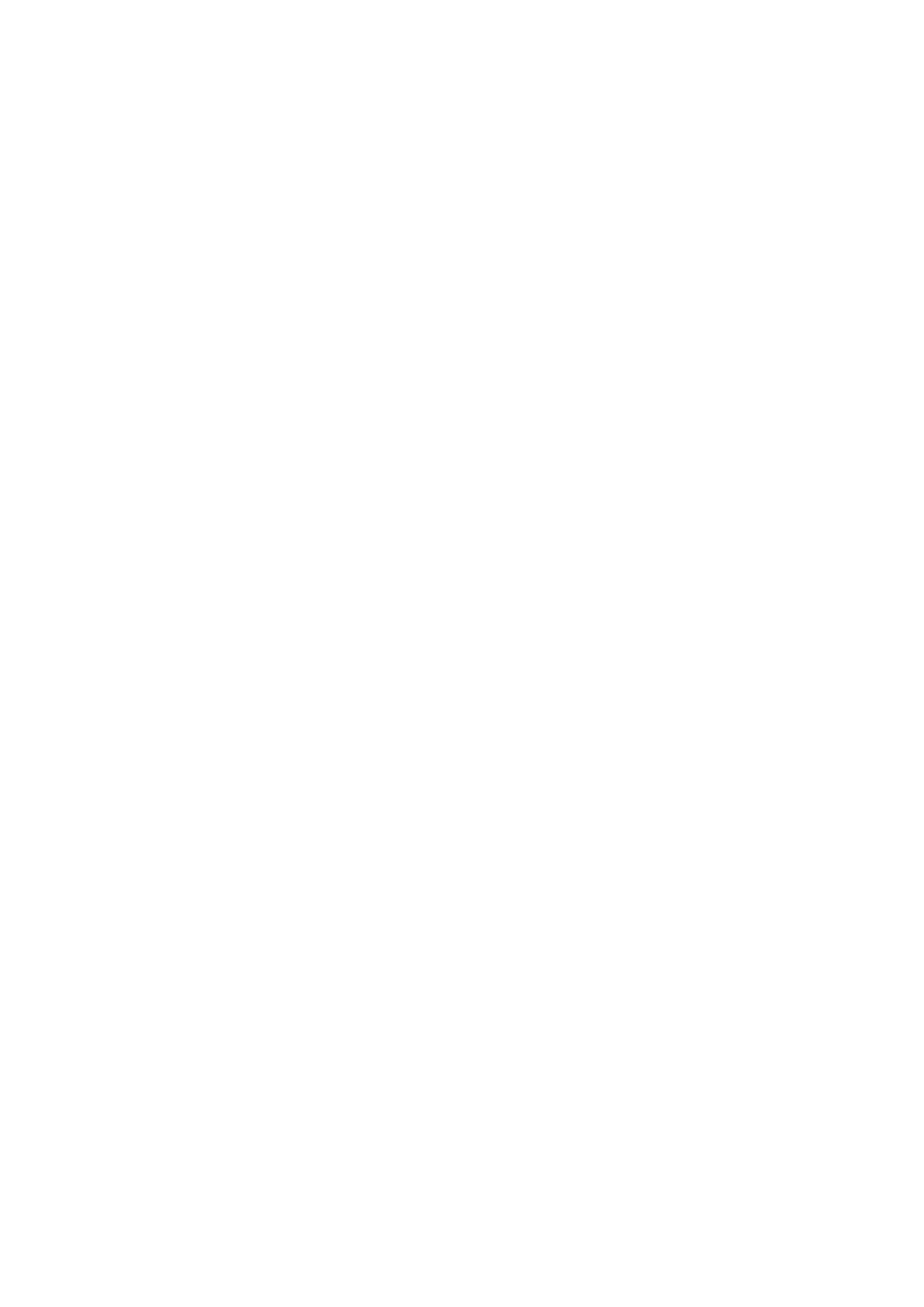تفکر و کودک، یژوهشگاه علوم انسانی و مطالعات فرهنگی دوفصلiاههٔ علمی (مقالهٔ علمی ــ پژوهشی)، سال دهم، شمارهٔ اول، بهار و تابستان ۱۳۹۸، ۴۱ –۵۴

# اثریخشی آموزش فلسفه به کودکان بر احساس تنهایی و ناامیدی دانش أموزان

مينا چراغزاده\* رسول کردنوقایی \*\*، زهرا سهرابی \*\*\*

#### حكىدە

هدف پژوهش حاضر بررسی اثربخشی آموزش فلسفه بر احساس تنهایی و ناامیدی دانش-آموزان دختر پایه سوم دبستان بود. روش این پژوهش نیمه آزمایشی بــوده و بــا اســتفاده از طرح پیش[زمون–پس[زمون با گروه کنترل انجام شد. جامعه آماری ایــن پــژوهش را کلیــه دانش آموزان دختر پایه سوم دبستان مدارس ناحیــه یــک شــهر همــدان در ســال تحصــیلی ۱۳۹۷–۱۳۹۲ تشکیل دادند که از بین آنها نمونهای به حجم ٥٠ نفر (٢٥ نفر گروه آزمایش و ۲۵ نفر گروه کنترل) با استفاده از روش نمونهگیری تصـادفی خوشـهای انتخـاب شــدند. گروه آزمایش به مدت ۱۲ جلسه تحت آموزش فلسفه بـه کودکـان قـرار گرفتنــد و گــروه کنترل هیچ آموزشی دریافت نکردند. ابزارهای استفادهشده در این پــژوهش شــامل مقیــاس احساس تنهایی آشر و مقیاس ناامیدی کازدین و همکاران بود. برای تجزیهوتحلیـل دادههــا از شاخصهای آمار توصیفی و همچنین بهمنظـور بررسـی فرضـیههـای پـژوهش از روش تحلیل کوواریانس تک متغیره استفاده شد. یافتهها حاکی از این بود که آمـوزش فلسـفه بـه

تاريخ دريافت: ١٣٩٨/٠٢/١٢، تاريخ يذيرش: ١٣٩٨/٠٥/١٧

<sup>\*</sup> کارشناس ارشد روانشناسی تربیتی، گروه روانشناسی، دانشکدهٔ اقتصاد و علـوم اجتمـاعی، دانشـگاه بــوعلی Mina.cheraghzade@gmail.com سينا، همدان، ايران،

<sup>\*\*</sup> دانشیار گروه روانشناسـی، دانشـكدهٔ اقتصـاد و علــوم اجتمــاعی، دانشــگاه بــوعلی ســینا، همــدان، ایــران، rkordnoghabi@gmail.com

<sup>\*\*\*</sup> کارشناس ارشد روانشناسی تربیتی، گروه روانشناسی، دانشکدهٔ روانشناسـی و علــوم تربیتــ <sub>،</sub>، دانشـگاه علامه طباطبايي، تهران (نويسندهٔ مسئول)، z.sohrabi@atu.ac.ir

Copyright © 2018, IHCS (Institute for Humanities and Cultural Studies). This is an Open Access article distributed under the terms of the Creative Commons Attribution 4.0 International, which permits others to download this work, share it with others and Adapt the material for any purpose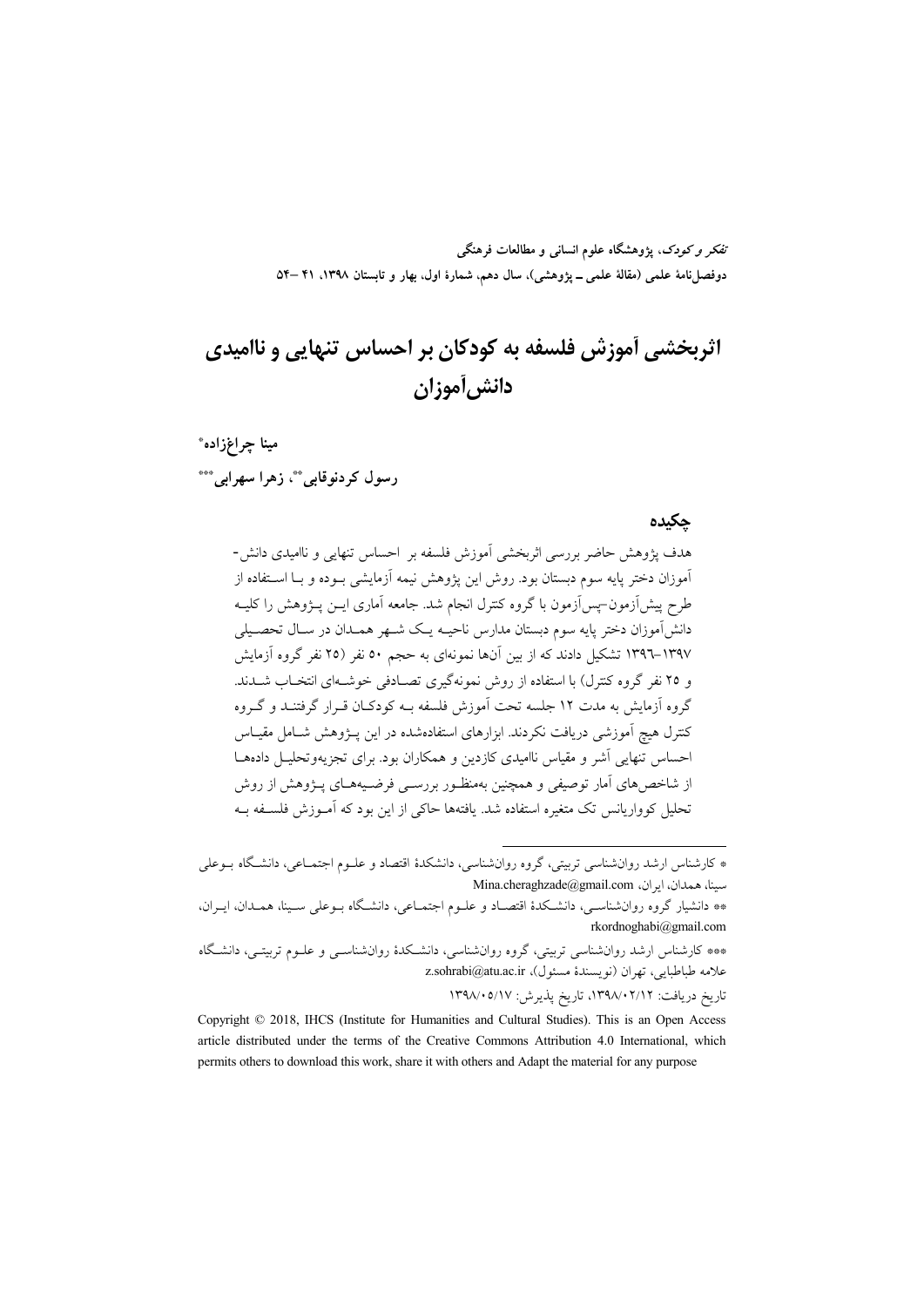کودکان، کاهش احساس تنهایی و ناامیدی را برای دانـش[مـوزان بـه همـراه داشـته اسـت، بنابراین با توجه به اثربخش بودن این آموزش بر کاهش احساس تنهایی و ناامیـدی توصـیه می شود نسبت به ارائهی این آموزش برای دانش آموزان اقدام شود. **کلیدواژهها:** آموزش فلسفه به کودکان، احساس تنهایی، ناامیدی

#### ١. مقدمه

امروزه یکی از مهمترین و با ارزشترین بخش زندگی هر فرد را ارتباط بـا دیگـران تشـکیل می،دهد. در واقع بیشترین ساعات عمر ما با دیگران گذرانده می شود. درنتیجـه، نــوع ارتبــاط در زندگی هر فرد نقش بسیار مهمی را ایفا میکند که عدم ارضـای آن، مـیتوانــد منجــر بــه احساس تنهايي (feeling of loneliness) شود (سولوين، ۲۰۱۳؛ به نقل از عليصـوفي، فرنــام و شیرازی، ۱۳۹۷). در بین متغیرهای اخیـر از جملــه موضــوعاتی کــه توجــه روانشناســان را در محیطهای اَموزشی به خود جلب نموده است، احساس تنهایی مـیباشـد. متخصصـان علـوم رفتاری بر این باورند، احساس تنهایی و کمرویی بهعنوان یک عامل سببشناختی در سـلامت عمومي و بهزيستي روانشناختي در جمعيتهاي مختلف، پيامدهاي فوري و درازمدت جدي بر زندگی افراد دارد (Goossens, Lasgard & et al, 2009). از سویبی دیگر، متخصصـان حــوزه سلامت روان تأکید دارند که احساس تنهایی به عنـوان زمینــهســاز بســیاری از نابهنجــاریهــا، چنانچه بهموقع برطرف نشود و به طور طولانیمدت در زندگی فردی و اجتماعی افراد حـاکم باشد، می تواند اختلالات روانبی زیبادی را بـه دنبـال داشـته باشـد (Ajmal & et al, 2011). محققان احساس تنهایی را یک تجربه عاطفی ناخوشایند و بازدارندهای میداننـد کـه افـراد در مناسبات اجتماعي حس مي كنند و اين حالت منجر به اشتغال ذهنـي، خسـتگي، دل.مردگـي و گریز از جمع میشود (Stoeckli, 2010). بهعبارتدیگر، احسـاس تنهـایی بیـانگر هوشـیاری شناختی فرد از کاستی ها و نارسایی های خود در شبکه روابط بین فردی است که بـه احسـاس غمگيني، يوچي، دلهره و اضـطراب منجـر مـي شـود (Moon, 2009). آشـر، هايمـل و رنشـاو (Asher, Hymel & Ronshaw, 1984) در مطالعات خود در زمینه احساس تنهایی نشبان دادنید بیش از ۱۰ درصد کودکان کلاس سوم تا ششم ابتدایی، احساس تنهایی و نارضایتی اجتمـاعی دارند و میزان احساس تنهایی آنها با میزان پذیرش در گروه همسالان ارتبـاط قـوی دارد. لـذا كودك تنها نمي تواند حضور مؤثر والدين يا افراد مهم را در دنياي اجتماعي خود داشته باشـد و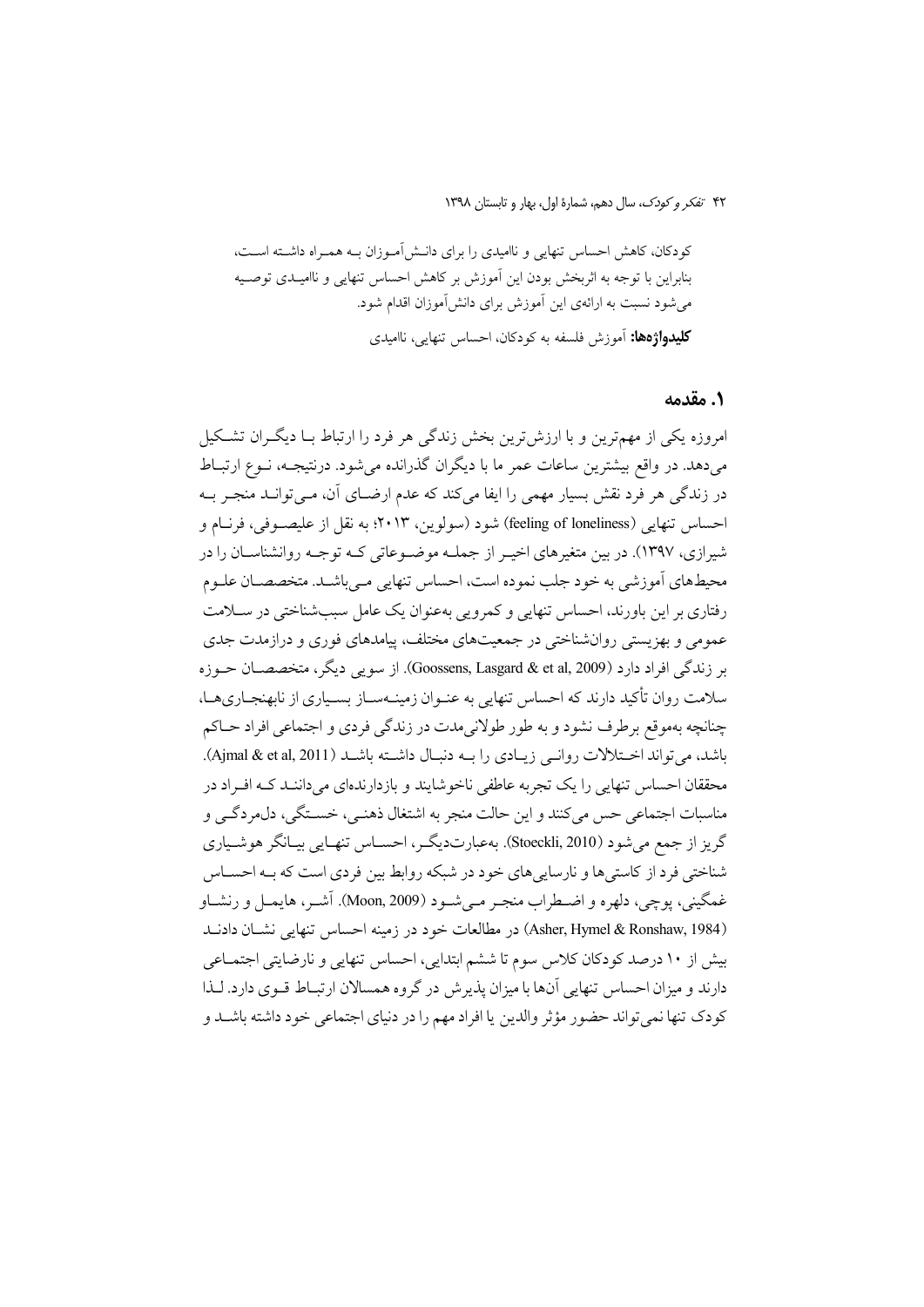فکر می کند که در صورت بروز مشکل، دیگران حمایتگر نیسـتند تـا او را در موقعیـت معینـی ياري دهند (Asher, 2003).

یکسی دیگــر از مشــکلاتی کــه بشــر امــروزی بــا اَن مواجــه اســت یــأس و ناامیــدی (disappointment) نسبت به زندگی و آینده خود است. "امید شامل این باور است کـه فـرد می داند چگونه به اهداف خود (مسیرها) برسد و این بـاور کــه فــرد انگیــزه اســتفاده از ایــن مسیرها برای رسیدن به اهداف را دارد" (Snyder, Rand & Sigmon, 2005). بــهعبــارتدیگــر ، امید شامل هر گونه اراده برای پیگیری اهداف خاص و راه برای انجام آن بهطـور مـؤثر اسـت (Cotton Bronk, Hill, Lapsley, Talib, & Finch, 2009). ناامیںدی و عسدم نگرش مثبت و امیدوارانه، ضمن از بین بردن تلاش های هدفمند آدمی، یکی از موضوعاتی است که موجب تضعیف سلامت روان انسان می شود. در روان شناسی مثبت نگـر، اعتقـاد بـر آن اسـت کـه سازههایی همچون ناامیدی، می تواند انواع بیماریها را به دنبال داشته باشـد (پـرچم، فـاتحی زاده و محققیان، ۱۳۹۰).

کازدین و همکاران (Kazdin & et al, 1983) معتقد بودند که بررسی ناامیدی در کودکان از اهمیت ویژهای برخوردار است. بسیاری از پژوهشگران معتقدند انتظارات منفی در مورد آینـده که در اغلب بزرگسالان با افسردگی ارتبـاط دارد، در کودکـان هنـوز مشـهود نيسـت چراکـه ازیکطرف، کودکان قادر نیستند آینده را بـهوضـوح مفهـومپـردازی کننـد و از طـرف دیگـر، ارزيابي بدكاركردي در كودكان اغلب بــه اطلاعــاتي كــه توســط ديگــران خصوصــاً والــدين و معلمان ارائه می شود، بستگی دارد و اندازهگیری تجارب خصوصی کودکان توسط خودشـان توجه تعداد کمی از پژوهشگران را به خود جلب کرده است. اهمیت موضوع در این است ک بررسی ناامیدی در کودکی ممکن است به پیش بینی مشکلات رفتـاری در آینـده کمـک کنـد (Klonsky & et al, 2012). يژوهش هاي انجامگرفته نشان داده است كه سطوح بالاي اميـد بـه زندگی با سلامت جسمی و روانشناختی، خودارزشی بالا، تفکر مثبت و روابط اجتمـاعی خوب رابطهی مستقیمی دارد Griffin, Loh, & Hesketh, 2010): به نقل از پورعبـدل، عباســی، پیړاني و عباسي، ١٣٩٤).

متيــو ليــيمن (Matthew Lipman) برنامــه آمــوزش فلســفه بــه كودكــان ( Philosophy for Children) را که بهاختصار p4c مـی نـامیم، در سـال ۱۹۷۰ بـرای کودکـان پـیش(دبسـتانی و دستانی طراحی کرد تا فرصتی برای فلسفیدن و کنیدوکاو بیا همکلاستی هیای خیود داشته باشند. درواقع تأكيد لييمن بر نوعي فلسفه كاربردي بود تا كودكان بتواننـد از بــي تفــاوتي بــه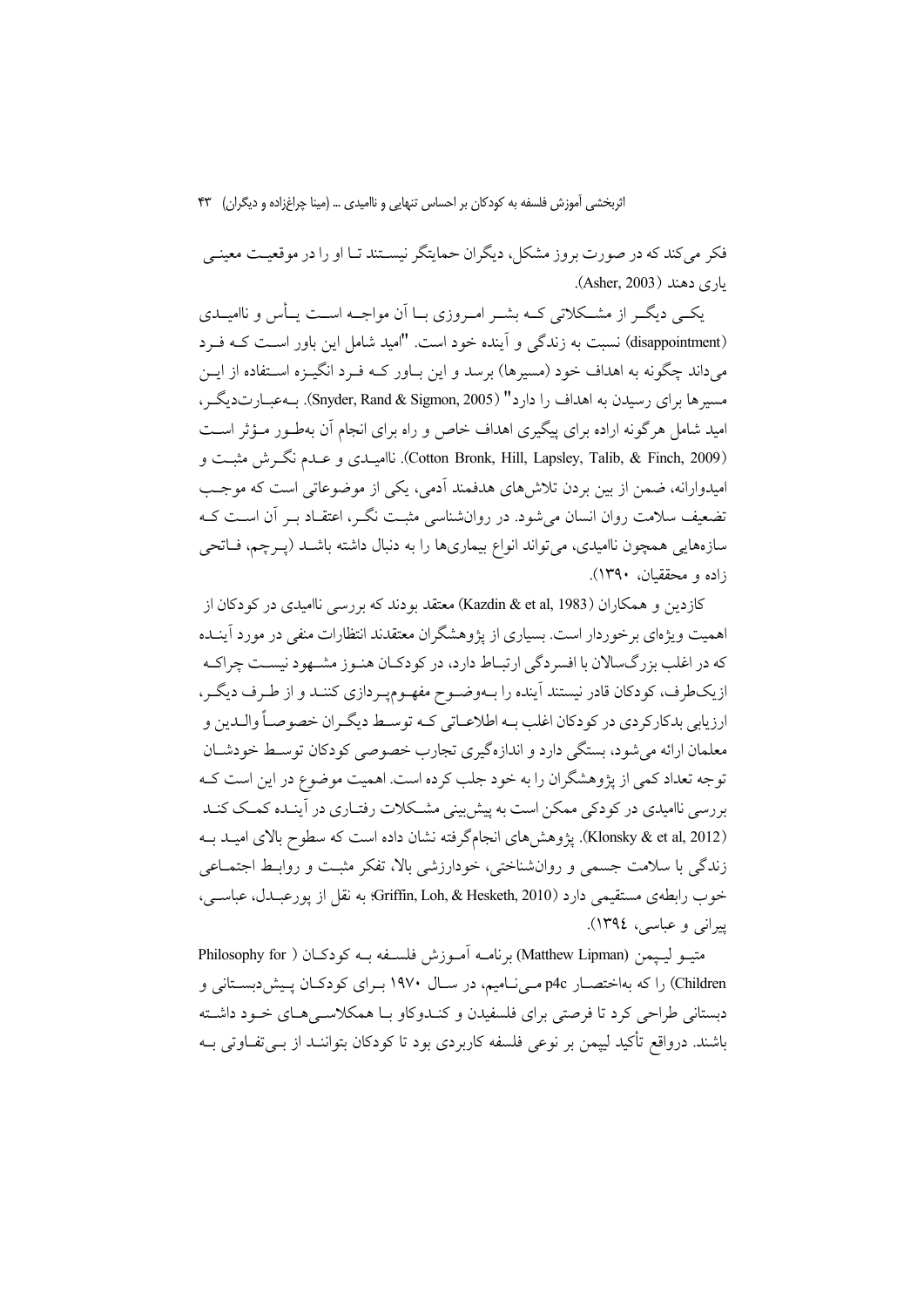مسائل پیرامون خود، به اندیشهورزی رسیده و تبدیل به کاوشگرانی کوچک شـوند ( Millet, 2012 ,X Tapper). برنامه أموزش فلسفه نهفقط فرصت اكتشاف و تمرين توانايي هاي شناختي و ادراکی را برای کودکان فراهم میکند، بلکه زمینهٔ کشف و ایجاد ارزش ها و ایـده آل@ایی را كه ازنظر آنها مهم و محترم باشند نيز به وجود مي آورد. اين كلاس ها بـراي كودكـان محيطـي فراهم می کند که در کنار رشد شناختی به رشد هیجانی و اجتماعی نیز برسند. در چنین بستری است كه آنها گفتوگوي اصيل، احترام به نظرات ديگران، اعتماد متقابل روزافزون و توانـايي ارتباط برقرار كردن در سطوح گوناگون را تجربه مىكنند و درنتيجه مشاركت در چنين فضايى كه به عقايدشان احترام گذاشته مى شود و به آنها فرصت ابـراز پرسـش۵هايشــان داده مــى شــود کودک به خودباوری می رسد و برای ابراز خود جسارت بیش تری می یابد (قائـدی، ۱۳۸۳). در این روش کودک افزون بر احترام به عقاید و نظرات خود، میآموزد به عقاید و نظرات دیگران هم احترام بگذارد، به آنها با دقت گوش دهد، هیچ ایـدهای را بـه تمسـخر نگیـرد و بـهجـای موضع گیریهای منفی، به تفاوت آرا بادید مثبت بنگرد و درمجمـوع بـا دنیـای پیرامـون خـود ارتباط سالم تر و مؤثرتري برقرار كند. نتيجه همهٔ اينها، داشتن روابط مثبت بـا و همــدلي بـا دیگران است که مشکلاتی مانند تنهایی و ناامیدی را کاهش می دهد (Lipman, 2003).

برنامه فلسفه برای کودکان، فرصت کاوشگری جذاب پیرامون موضوعاتی که ذهن كودك را درگير ميكند، فـراهم مـيسـازد. ايـن أمـوزش عـلاوه بر پرورش قدرت تفكر و تعمــق روی مســائل، منجر بــه تفکر تأملی، تفکر مشارکتی، احســــاس کفایــــت در تولیــــد و پسرورش ایسدههسا و مسئولیتپذیری اخلاقی شده و مسی توانسد مانع از احساس حقارت کودک شود (هدایتی، ۱۳۸۹).

آموزش فلسفه از دیدگاه لیپمن دیدگاه سنتی در مورد فلسفه نیست بلکه فرصتی را بـرای کودکان فراهم میکند تا در محیط کلاس به شیوه کنـدوکاو و یـک اجتمـاع پژوهشــی روش بهتر زندگی را بیاموزند. همچنین با ترغیب و تقویت گفتار کودک و ارتباط با همکلاسهیها به رشد کودک کمک شایانی میکند (Lukey, 2012). درواقع لیپمن موضوعات درسـی در نظر گرفتهشده در این برنامه را بهصورت داسـتان۱صای قابــا فهــم کــه بــرای کودکــان دارای جذابيت باشد و باعث تقويت روحيه اكتشافي أنها شـود بـهجـاي انديشـههـاي فلسـفي و انتزاعی که قابل درک برای کودکان هم باشـد طرحریـزی کرد (Bailin, & Siegel, 2003). اجتماعیژوهشی یا حلقههای کندوکاو یکی از مفاهیم کلیدی در برنامه فلسـفه بـرای کودکـان است. اجتمـاع پژوهشـي سـاختاري دوگانــه دارد: اول اينكــه اجتمـاعي اسـت كــه روحيــه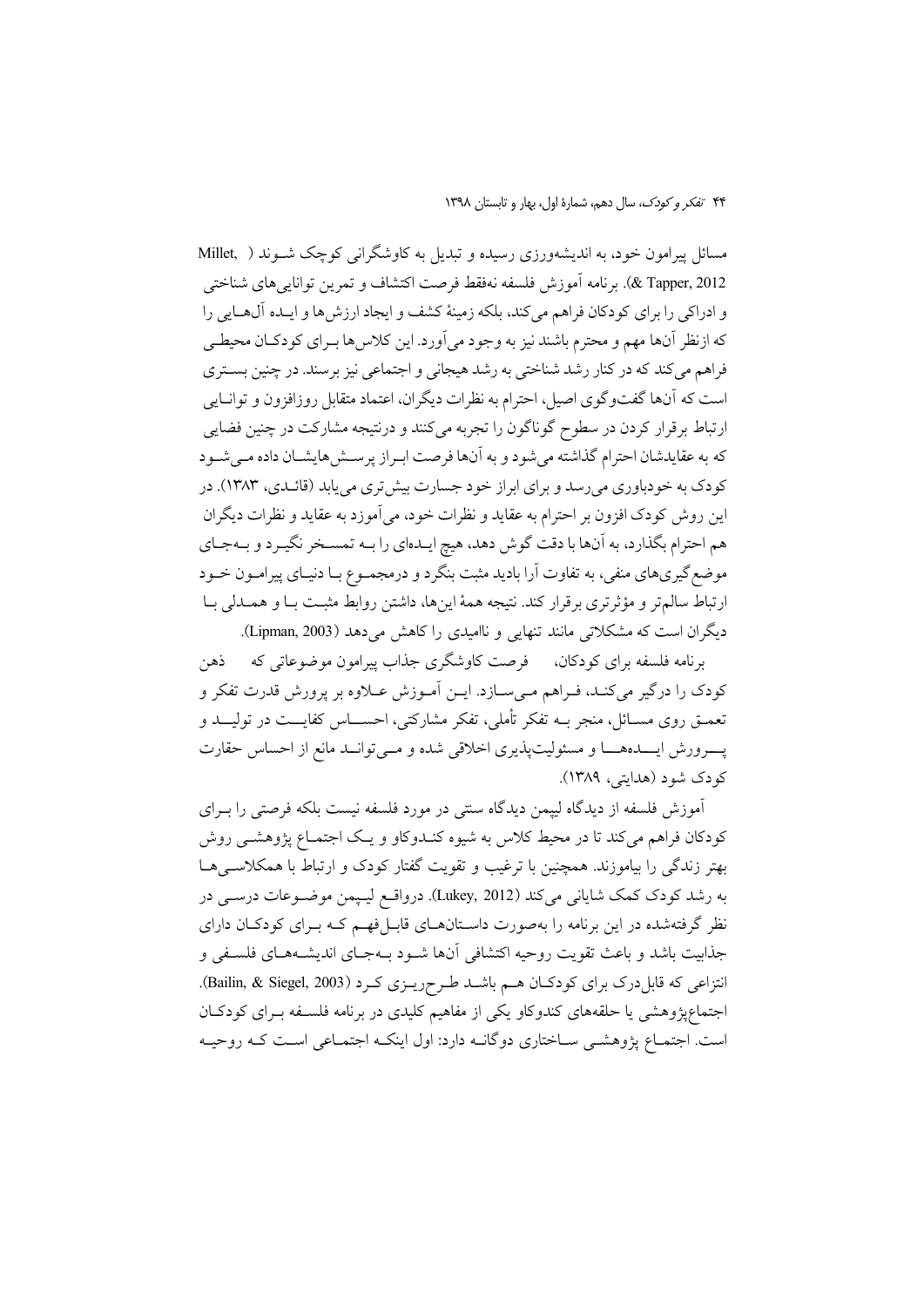همکاری، توجه، اعتماد، ایمنی و حس هدف مشـترک داشـتن را برمـی|نگیـزد و دوم اینکـه یژوهشی است که به تصحیح خود روی می[ورد و البته مبتنی بر نیاز بــه تغییــر شــکل و یــی بردن به مفـاهیم گمـراهکننـده، پیچیـده و مـبهم اسـت (مرعشــی، ۱۳۸۸). زبـان و تعــاملات اجتماعی اساس دسترسی کودکان برای استدلال در دنیای همسالان خود می باشد لـذا برنامـه p4c با تأكيد بر گفتوگو و مباحثه هوشيارانه مي تواند به اين امر مهم كمك كنـد ( .Lipman  $(2003)$ 

ازآنجایی که کودکی یکی از دورههای حساس زندگی انسان است و می تواند بزرگ سالی و اَیندهی کودکان را تحت تأثیر قرار دهد و همچنین اثراتی که ممکن است احساس تنهـایی ناامیدی در آینده کودک برجای بگذارد، ضرورت آمـوزش برنامـه فلســفه بــرای کودکــان را جهت پیشگیری و کاهش این امـر، مهـم سـاخت. لـذا پـژوهش حاضـر بـه دنبـال بررسـی اثربخشی آموزش برنامه فلسفه برای کودکان بـر احسـاس تنهـایی و ناامیـدی دانــش|مــوزان دختر پایه سوم دبستان است و بر این فرضیه استوار است که: آموزش فلسفه بـرای کودکـان بر احساس تنهایی دانش آموزان دختر مؤثر است، آموزش فلسفه کودکان بر ناامیـدی دانــش-آموزان دختر مؤثر است.

# ٢. روش شناسي تحقيق

با توجه به هدف این پژوهش که اثربخشی آموزش برنامه فلسفه برای کودکـان بـر احســاس تنهایی و ناامیدی دانش آموزان دختر دبستانی است، از روش نیمه آزمایشی و از طـرح پـیش أزمون-پس أزمون با گروه كنترل استفاده شد. جامعه آمـاري ايــن پــژوهش متشــكل از كليــه دانش آموزان دختر پایه سوم دبستان مدارس شهر همدان در سال تحصیلی ۱۳۹۷–۱۳۹۲ بـود که با روش نمونهگیری تصادفی خوشهای تعداد ٥٠ نفر (٢٥ نفیر گیروه آزمیایش و ٢٥ نفیر گروه کنترل) انتخاب شدند. بهاین تر تیب که ابتدا فهرستی از کلیه مدارس ابتـدایی دخترانــهی ناحیه یک همدان تهیه شد و سپس از میان آنها مدرسهای بهصورت تصادفی انتخـاب شـد. سپس ٥٠ نفر از مدرسه مـوردنظر بـهصـورت تصـادفي در گـروه آزمـايش و گـروه كنتـرل جایگزین شدند و از آنان خواسته شد که پرسشنامههای احساس تنهـایی ناامیـدی را تکمیـل نمایند. گروه آزمایش به مدت ۱۲ جلسهی ۹۰ دقیقهای (هفتهای دو جلسـه) تحـت آمـوزش برنامه فلسفه برای کودکان قرار گرفتند، درحالی کـه شـرکتکننــدگان در گــروه کنتــرل هــیچ آموزشی را دریافت نکردند. در پایان جلسات آموزش برنامـه فلسـفه بـرای کودکــان، گــروه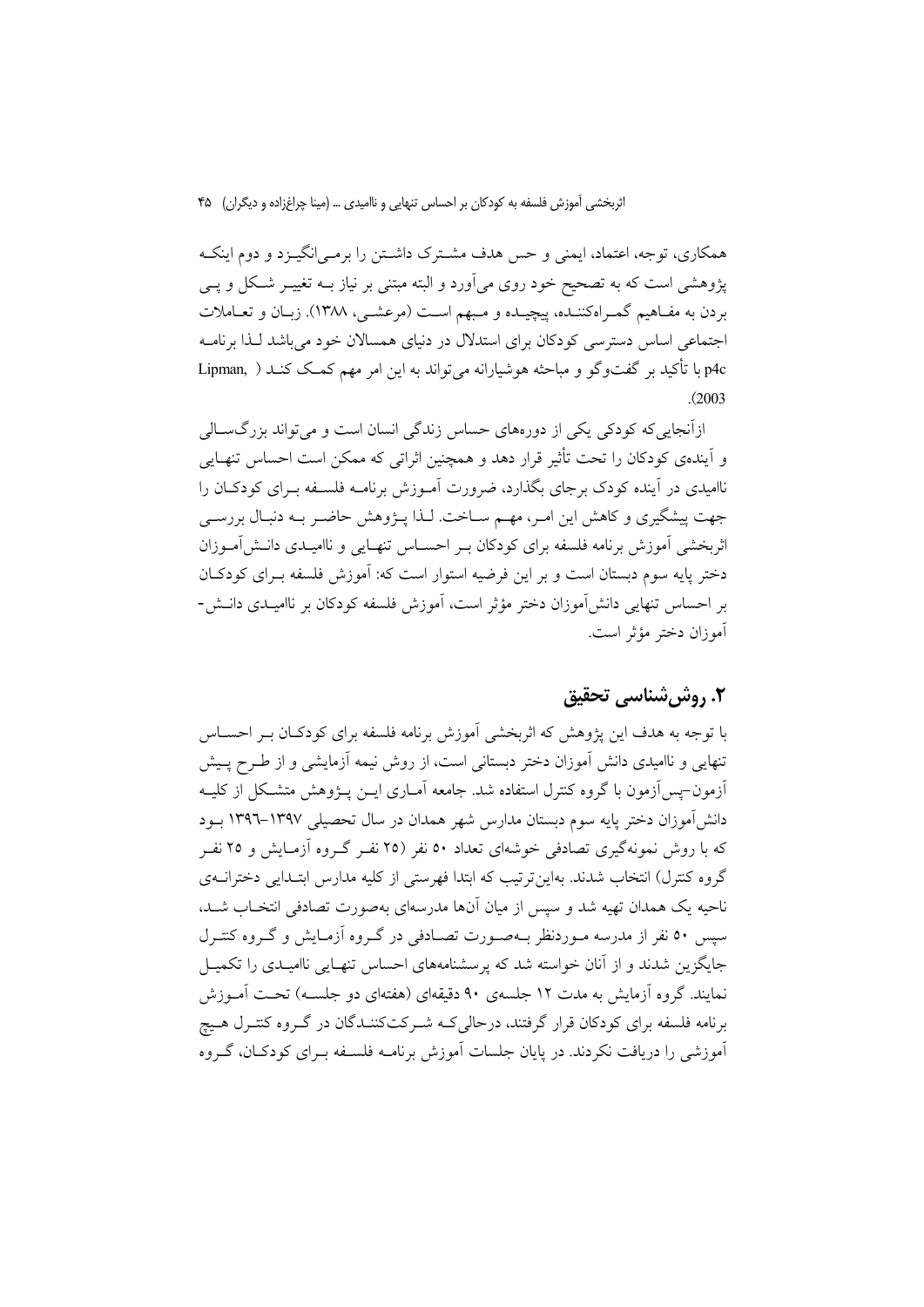کنترل و اَزمـایش پرســشiامــههــای احســاس تنهــایی و ناامیــدی را تکمیــل کردنــد. بــرای تجزیهوتحلیل دادهها از شاخص های آمار توصیفی و همچنین بهمنظور بررســی فرضــیههــای یژوهش از روش تحلیل کوواریانس تک متغیره استفاده شد.

## ۱.۲ ابزار یژوهش

م**قياس احساس تنهايي**: ايــن مقيــاس بــهمنظـور ســنجش احســاس تنهـايي توســط آشــر و همكاران (Asher & et al, 1983). طراحي شده و براي ارزيابي تنهايي و نارضايتي كودكان بـين ۸ تا ۱۵ سال در نظر گرفتهشده است. این پرسشـنامه ۲٤ سـؤال دارد. ۸ مـاده آن مربـوط بـه سرگرمیها و علایق کودک است تا کودک در حین انجـام آزمـون احسـاس آرامـش کنـد و نمرهای به آن تعلق نمی گیرد و ۱۲ ماده باقیمانده بر اساس مقیاس رتبهبنـدی لیکـرت بــین ۱ تا ٥ نمره مي گيرد و دامنه نمره اين آزمون بين ١٦ تا ٨٠ است كه نمره بالاتر نشـانه تنهـايي و نارضـایتی اجتمـاعی بیشـتر اسـت. سـازندگان مقیـاس ٥٥٢ کـودک بهنجـار ١٢ سـاله را موردمطالعه قراردادند که درنتیجه نمرههای این مقیـاس همبسـتگی معنـاداری بــا نمــرههــای ارزیابی همسالان کودک نسبت به وی و سایر روش های گروهسنجی داشت. ضـریب پایــایی این آزمون با استفاده از روش دونیمــه کـردن ۸۳٪ و بــا روش اســییرمن–بــروان ۰/۹۱ بــود (Asher, 2003). در این پژوهش ضریب آلفـای کرونبــاخ محاســبهشــده پرسشــنامه احســاس تنهایی برابر با ۰/۸۱ محاسبه شد.

مقياس نااميدي: مقياس نااميدي كودكان توسط كازدين (Kazdin & et al) در سيال ۱۹۸۳ تهیه شد و در سال ۱۹۸۲ موردبازنگری قرار گرفت. این مقیاس دارای ۱۷ ماده است که طبی آن آزمودنی باید موافقت یا مخالفت خود را با پاسخ بلـی و خیــر مشــخص کنــد. در بیشــتر عبارات به پاسخ بله یک امتیاز و به پاسخ خیر صفر تعلق مـی گیــرد. بــالاترین نمــره در ایــن آزمون ١٧ است كه نشاندهنده بيشترين نااميدي و كمترين نمره صفر، نشاندهنده پايين تـرين میزان ناامیدی است. میزان پایایی حاصل از بازآزمـایی مقیـاس ناامیـدی کودکـان در نمونـه کودکــان مبتلابــه اخــتلال ١/٤٩ و در نمونــه کودکــان بهنجــار در فاصــله ١١ هفتــه ٥٧/٠ گزارش شده که نشاندهنده ثبات متوسط آزمون است. همچنین آزمون همسانی درونبی ۹۷/۰ و در پایایی حاصل از دو نیمه کردن اسپیرمن-براون ۰/۹۷ گزارش شده است. ضـریب آلفـای کرونباخ محاسبهشده پرسشنامه ناامیدی در این پژوهش برابر با ۰/۸۹ محاسبه شد.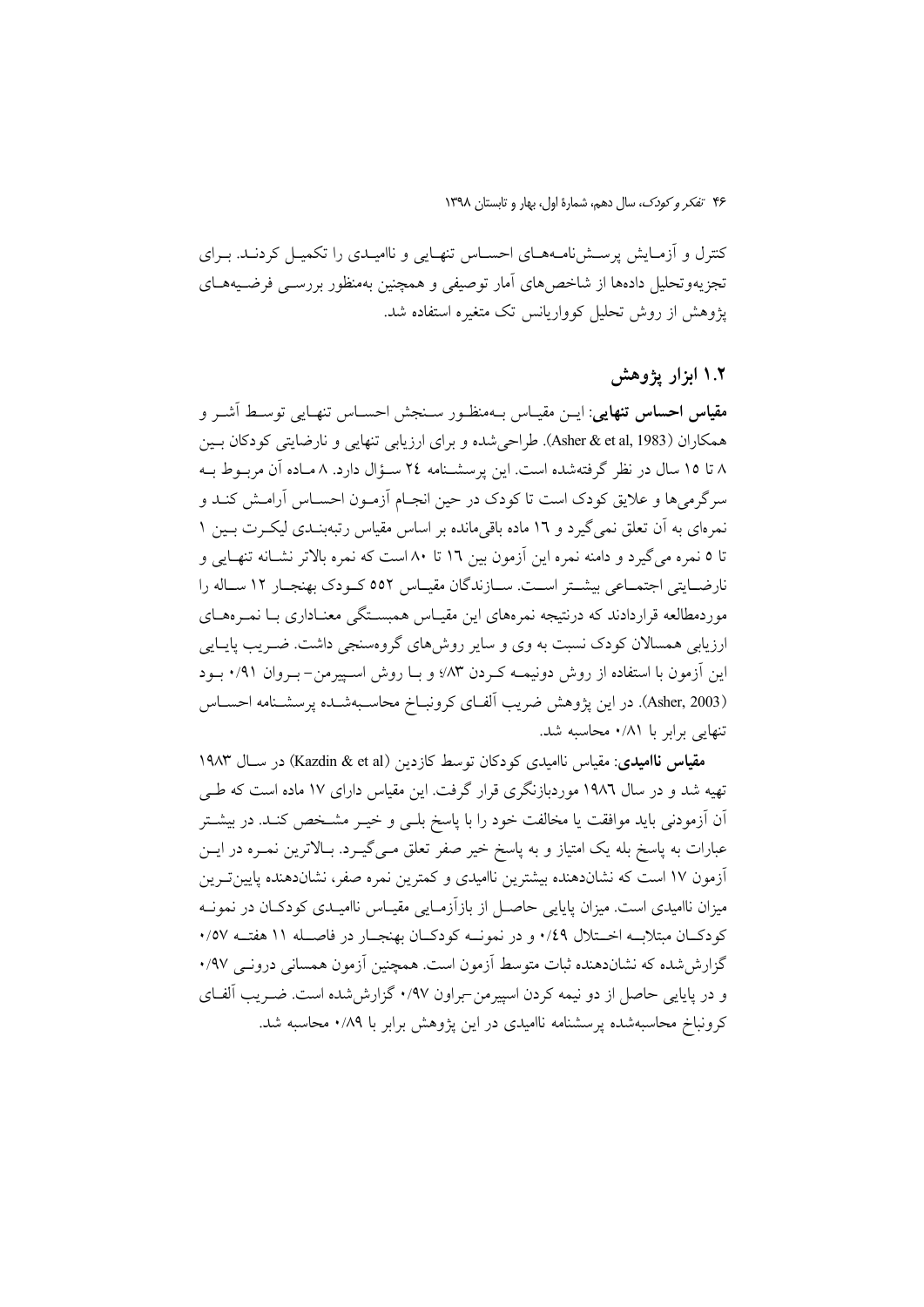# ۲.۲ روش اجرای پژوهش

در این پژوهش، از رویکرد آموزشی (فلسفه برای کودکان) به شـیوه کنـدوکاو اسـتفاده شـد. برای اجرای این برنامه از داستانهای گردآوری شده در مجموعـه کتـابهـای داسـتانهـای فکری (جلد یک و دو) نوشتهی فیلیپ کم استفاده شـد. بـه علـت اینکـه داسـتانهـایی کـه مستقيماً با عنوان و مضمون متغيــرهــاي پــژوهش حاضــر در خصــوص احســاس تنهــايي و ناامیدی در مجموعه داستانها یافت نشد، لذا از داستانهایی اسـتفاده شــد کــه نزدیــکتــرین مضمون و محتوا را با متغیرهای یژوهش داشتند. همچنین بـا بررســی پیشــنههــای یژوهشــی انجام شده در خصوص اجرای این آموزش، پژوهشهای قبلی نیز از این پروتکــل آموزشــی به علت وجود منبع غنی برای آموزش خود استفاده کردهاند. روش اجرا و آمـوزش بــه ایــن شکل است که در تمامی جلسات دانش آموزان در حلقههای کنـدوکاو بـه صـورت دایـرهوار نشستند و در مرکز آن یژوهشگر متن داستانهــای فلســفی را توضــیح داده و دانــش|مــوزان همچون کاوشگران به بحث و استدلال گروهی پرداختند، سپس تمرینات موجود در کتابچـه راهنما انجام می گرفت. خلاصهای از این برنامه در جدول شماره ۱ زیر گزارش شده است.

| طرح بحث                                              | عنوان داستان                           | جلسات |
|------------------------------------------------------|----------------------------------------|-------|
|                                                      | معارفه، شرحبرنامه، اهداف أن و پیش[زمون | اول   |
| شباهت و تفاوت، اعتماد، زشت و زیبا                    | خانەي تو يا من                         | دوم   |
| رعايت احساسات ديگران، مخالفت و<br>موافقت             | لانەي پرندە                            | سوم   |
| احساس تنهایی، تفکر دربارهی مرگ                       | شبی زیر ستارگان                        | چهام  |
| دزدی و درستی، حقیقتگویی، عدالت و بیان<br>احساسات     | چاقو                                   | پنجم  |
| شناخت تضاد جسماني و روحي انسانها و<br>معناي رشد كردن | ليندا و كلارا                          | ششم   |
| عزتنفس و قوانين                                      | داستان گابريل                          | هفتم  |
| تظاهر، دورویی، زبان بدن                              | مردی که نمیتوانست صورتش را کنترل کند   | هشتم  |
| كثرتگرايي فرهنگي، آزادي                              | مغازەي چند منظوره                      | نهم   |
| مديريت هيجان، مردمداري                               | بدخلقى                                 | دهم   |

جدول شماره ۱. ساختار جلسات آموزش فلسفه برای کودکان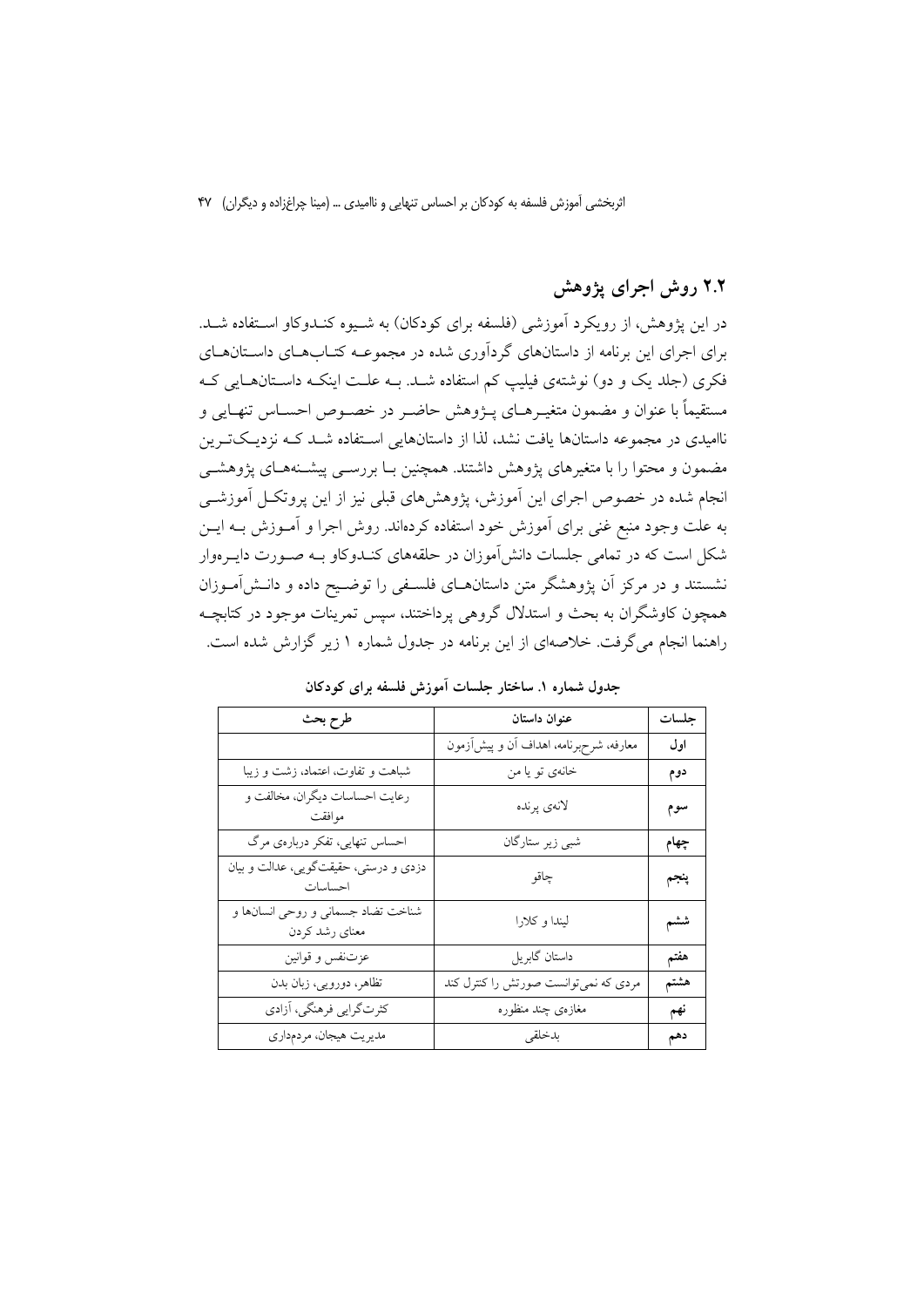۴۸ تفکر و کودک، سال دهم، شمارهٔ اول، بهار و تابستان ۱۳۹۸

| دوستي واقعي و همدلي | ىالدار                                                                       | ياز دهم |
|---------------------|------------------------------------------------------------------------------|---------|
|                     | گفتگو و دریافت نظرات در خصوص<br>مشارکت در حلقه کندوکاوها و اجرای<br>يس ازمون | دوازدهم |

#### 3. يافتەھا

هدف اساسی از اجرای پژوهش حاضـر اثربخشـی آمـوزش برنامـه فلسـفه بــه کودکـان بـر احساس تنهایی و ناامیدی در دختران پایه سوم ابتدایی شهر همدان بود. در جدول شماره ۲ یافتههای توصیفی شامل میانگین و انحـراف اسـتاندارد نمـرات پـیش[زمـون و پـس[زمـون ارائهشده است.

جدول شماره ۲. میانگین و انحراف معیار نمرات احساس تنهایی و ناامیدی

|         | گروهها |         | پسآزمون<br>پیشآزمون                   |                 |         |              |                   |
|---------|--------|---------|---------------------------------------|-----------------|---------|--------------|-------------------|
| متغير   |        | فراواني | ميانگين                               | انحراف<br>معيار | فراوانى | ميانگين      | انحراف<br>معيار   |
| احساس   | كترل   | ۲٥      | $\mathsf{r}_{\Lambda/\Lambda\Lambda}$ | $2/\lambda^*$   | ۲٥      | TV/T2        | $\Lambda/\cdot$ 7 |
| تنهایی  | أزمايش | ۲٥      | $r\gamma\gamma\cdot$                  | 0/17            | ۲٥      | $Y\Lambda/Y$ | r/q.              |
|         | کتر ل  | ۲٥      | 9/72                                  | $Y \cdot 0$     | ۲٥      | V/VY         | Y/YZ              |
| ناامیدی | أزمايش | ۲٥      | 4/7.                                  | $Y/\cdot Y$     | ۲٥      | 2/72         | Y/11              |

اطلاعات مندرج در جدول شماره ۲ نشان می دهد که میانگین نمـرات احســاس تنهــایی در پیشآزمون و پسآزمون گروه کنترل تفاوت چشمگیری باهم نداشته است. میـانگین ایــن نمرات در پیش آزمون گروه کنتـرل ۳۸/۸۸ و در پـس|زمـون ایــن گـروه ۳۹/٦۰ اســت؛ امــا همانطور که مشاهده می شود، میانگین نمرات آن در پس آزمـون گـروه آزمـایش نسـبت بـه پیش آزمون این گروه، کاهش بسزایی پیداکرده و از ۳۷/٦٤ به ٢٨/٢٤ رسیده است. همچنـین میانگین نمرات ناامیدی در پیشآزمون و پسآزمون گروه کنترل به ترتیب ۹/۲٤ و ۹/٦٠ بـود میباشد که تغییرات محسوسـی نداشـته، امـا میـانگین ایـن نمـرات تفـاوت چشـمگیری در پیش[زمون و پس[زمون گروه آزمایش داشته و ۷/۷۲ به ٤/٦٤ کاهش یافته است.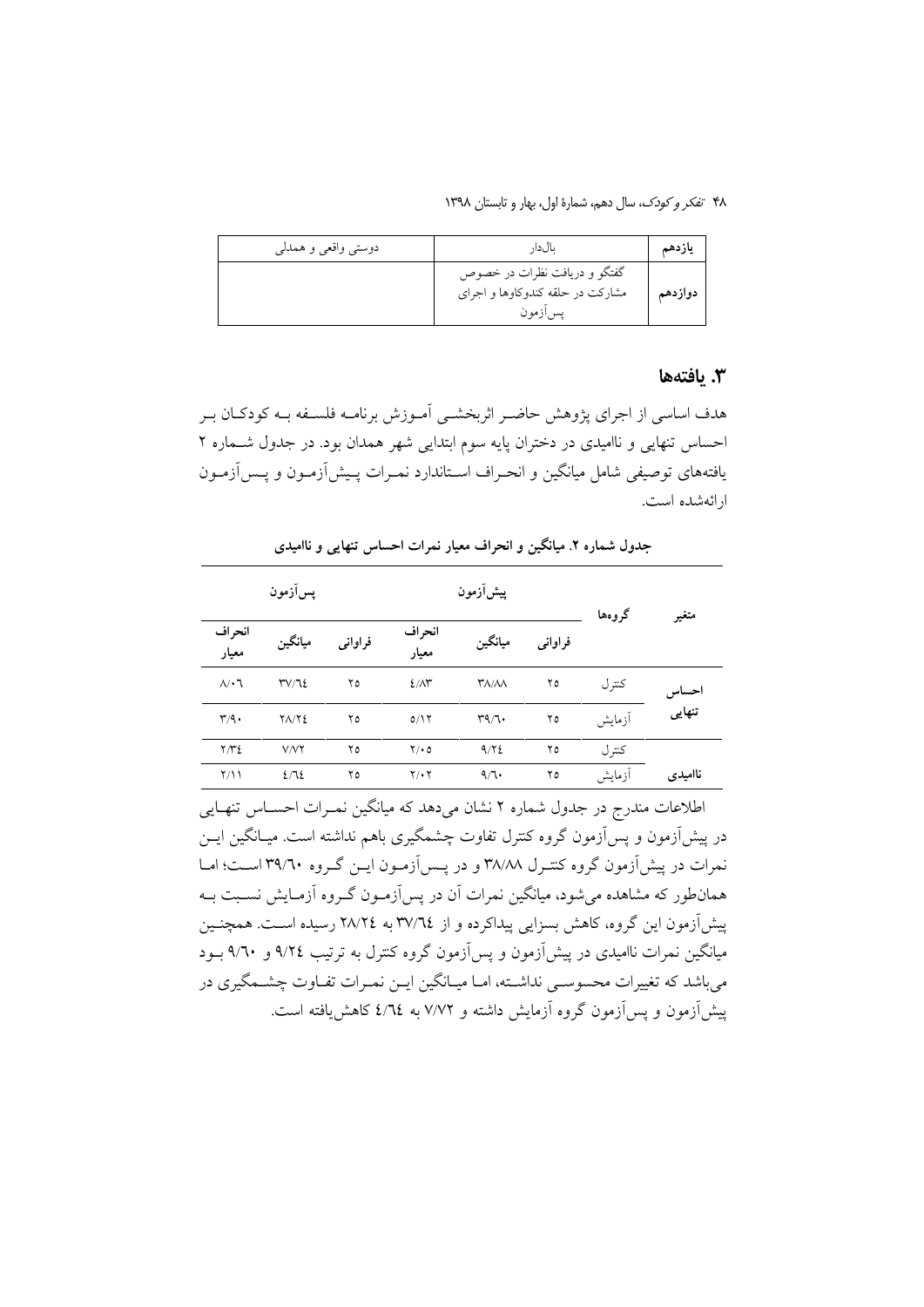بهمنظور بررسی معنی داری تفاوت میانگین نمـرات احسـاس تنهـایی و ناامیـدی بـین دو گروه کنترل و آزمایش از تحلیل کوواریانس تک متغیره استفاده شد. بـرای اطمینــان از نرمــال بودن دادهها آزمون کلموگروف-اسمیرنف به کار رفت؛ و بـرای همگنـی واریـانس دادههـا أزمون لون اجرا گردید که نتایج این آزمونها در جدول شماره ۳ ارائهشده است.

جدول شماره ۳. نتایج آزمون لون برای بررسی همگنی واریانس و کلموگروف برای نرمال بودن احساس تنهایی و ناامیدی

|                             | آزمون كلموگروف-<br>اسميرنف |                     | درجه أزادي | درجه در<br>مقدار F آزادی ۱ |                          | متغیرهای وابسته (پس- |  |
|-----------------------------|----------------------------|---------------------|------------|----------------------------|--------------------------|----------------------|--|
| P                           |                            | P                   |            |                            |                          | ۔ جسہ<br>آزمون)      |  |
| $\cdot/\cdot$ $\wedge\cdot$ | $\cdot$ /\\ $\Lambda$      | $\cdot$ / $\cdot$ 7 | ٤٨         |                            | $\mathsf{r}/\mathsf{v}$  | احساس تنهایی         |  |
| ۰/۱٦۱                       | $\cdot$ /۱۱۲               | $\cdot$ /VA         | ٤٨         |                            | $\cdot$ / $\cdot$ $\vee$ | ناامیدی              |  |

نتایج جدول شماره ۳ نشان میدهد که سطح معناداری تست لون بـرای تعیـین همگنـی واریانسها تفاوت معنیداری در واریانس نمرات احساس تنهایی و ناامیدی نشان نمی دهـد. چراکه در این مورد، سـطح معنـیداری مقــدار F بــالاتر از ۰/۰۵ اســت (۳>۰/۰۵)؛ بنــابراین فرض همگنی واریانس نمرات احساس تنهایی و ناامیدی بـین دو گـروه پذیرفتـه مـیشـود. همچنین نتایج آزمون کلموگروف نیز نشان داد که سـطح معنـاداری بـالاتر از ۰/۰۵ اسـت و فرض نرمال بودن برای پس آزمون احساس تنهایی و ناامیدی برقرار است.

جدول شماره ۴. نتایج تحلیل کواریانس روی نمرات پسآزمون احساس تنهایی و ناامیدی با کنترل نمرات پیش آزمون

| مجذور<br>اتا | ے<br>داری                       | مقدار F        | میانگین<br>مجذورات                    | درجه<br>آزادى | مجموع<br>مجذورا<br>ت                        | عامل |                        |
|--------------|---------------------------------|----------------|---------------------------------------|---------------|---------------------------------------------|------|------------------------|
| .122         | $\rightarrow$ / $\rightarrow$ \ | $\Upsilon V/0$ | $\mathcal{N} \cdot \mathcal{N} \cdot$ |               | $\mathcal{N} \cdot \cdot \mathcal{N} \cdot$ | گروه |                        |
|              |                                 |                | $\Upsilon \Upsilon / \cdot \Sigma$    | ٤٧            | $10.2/\sqrt{1}$                             | خطا  | حساس<br>تنهای <i>ی</i> |
| $\cdot/0$    | $\cdot/\cdot\cdot$              | 29/07          | ITA/VV                                |               | $17\lambda/VV$                              | گروه | نااميدى                |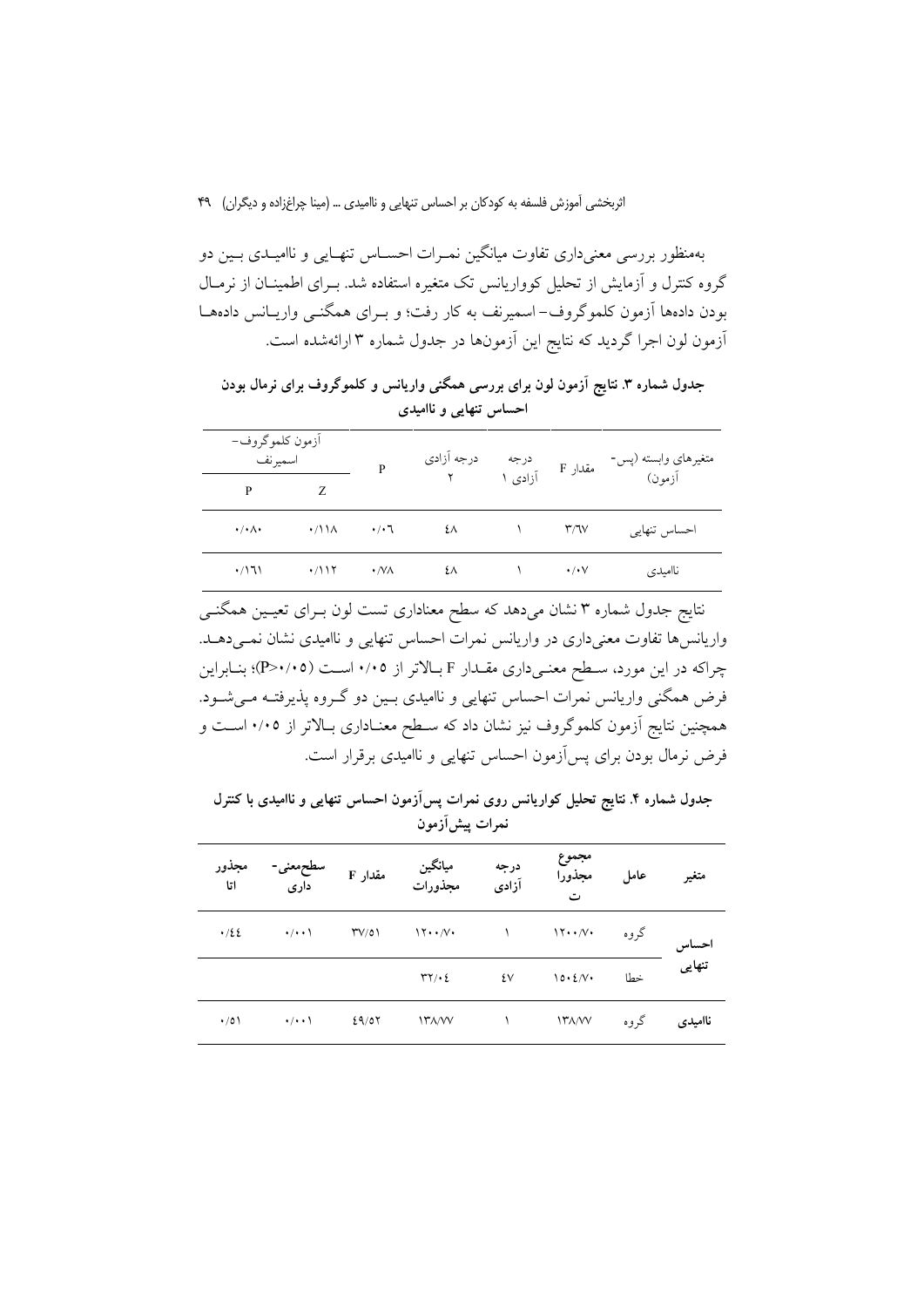۵۰ تفکر و کودک، سال دهم، شمارهٔ اول، بهار و تابستان ۱۳۹۸

 $\mathcal{W}(N)$  $Y/\Lambda$  $\sqrt{ }$ خطا

نتایج جدول شماره ٤ در مورداحساس تنهایی نشان می دهد که اثر گـروه معنـادار اسـت (F=۳۷/٥۱ ap=۰/۰۰۱) بدین معنا که آموزش برنامه فلسفه برای کودکان بر احسـاس تنهـایی مؤثر است و با توجه به مجذور اتا میزان این تأثیر ٠/٤٤ است بنـابراین فرضـیه اول پــژوهش تأیید می شود. همچنین نتایج در مورد متغیر ناامیدی نشان می دهد که اثر گروه معنـادار اسـت (F=٤٩/٥٢ هـ)(F=٤٩) بدين معنا كه آموزش برنامه فلسفه براي كودكان بـر كـاهش نااميـدي نیز مؤثر بوده است و با توجه به مجذور اتا میزان این تأثیر ۰/۵۱ اسـت بنـابراین فرضـیه دوم یژوهش نیز تأیید مے شود.

## ٤. نتىجەگىرى

یژوهش حاضر به دنبال بررسی اثربخشی آموزش فلسفه برای کودکان بر احسـاس تنهـایی و ناامیدی دانشآموزان بود. نتایج تحلیل دادهها نشان داد آموزش فلسفه به کودکان بر احســاس تنهایی و ناامیدی دانشآموزان دختر مؤثر است، در این زمینه، پژوهشی که مستقیماً بــا نتــایج پژوهش حاضر همخوان يا ناهمخوان باشد يافت نشد امـا ازجملـه تحقيقـاتي كـه بـا نتـايج بهدستآمده این پژوهش همسو است می توان به پژوهش هـای ترابـی زیارتگـاهی و پـریش (۱۳۹۷)، جمالی و جایروند (۱۳۹۵) بدری گرگری و واحدی (۱۳۹٤)، قبادیـان و همکـاران (١٣٩٤)، (Topping, 2003) و (Daniel, & Auriac, 2011) اشاره كرد. از ديبدگاه ( Daniel, & Auriac, 2011) آموزش برنامه فلســفه بــه كودكــان بــه رشــد گفتــار و اســتدلال و مشــاركت اجتماعی کمک بسیاری میکند. آموزش فلسفه بر کاهش رفتارهای پرخاشگری در کودکـان اثرگذار است و می تواند در کاهش رفتارهای مخرب آنان مؤثر باشـد. در یـک نتیجـهگیــری كلي، مي توان گفت كه آموزش فلسفه، فرصت اكتشـاف و تمـرين توانـاييهـاي شـناختي و ادراکی را برای کودکان فراهم میکند و نیز زمینهی کشف و ایجاد ارزش هـا و ایــده آل@ــایی که ازنظر آنها مهم و محترم باشند نیز به وجـود مـی]ورد. ایــن آمـوزش۵هـا بــرای کودکــان محیطی فراهم میکند که در کنار رشد شناختی به رشـد احساسـی و اجتمـاعی نیـز برسـند. همچنین هدایتی و همکاران (١٣٩٥) معتقدند اجرای این برنامه بـر نگـرش ارزشــی دانـش-آموزان اثر مثبتی دارد، درواقع دانش[موزان در حلقـههــای کنــدوکاو ارزش،هــای گــرایش بــه همکاری و احترام به عقاید دیگران را می آموزند. پیشینه پژوهشی حاکی از آن است کـه ایــن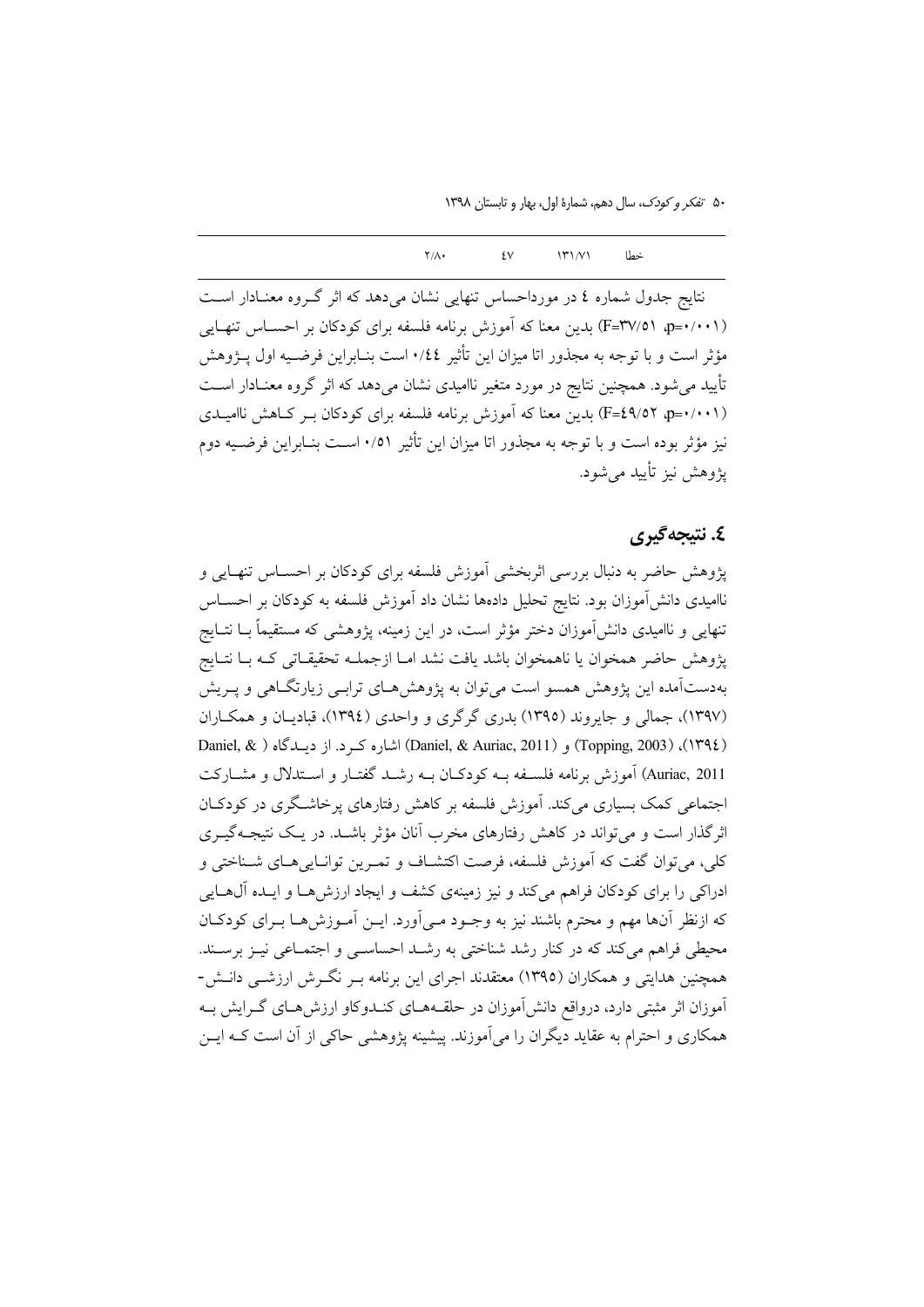برنامه به رشد مهارتهای اجتماعی، از قبیل ارتباط دیداری، به کـاربردن نـام دیگـران، رشـد کلامی و اشتیاق داشتن به تعامل دیگران کمک شایانی مـی کنــد. بــه نظــر مــی(ســد حضــور دانشآموزان در یک اجتماع پژوهشی بهصورت گروهی با بستر کندوکاو فلسفی از احسـاس تنهایی آنها می کاهد. حلقههای کنـدوکاو فرصـتی را بـرای انعطـاف بـذیری، تفکـر خـلاق، شناخت خود و هماندیشی برای کودکان فراهم مـیکنـد عـزتنفـس کـودک را کـه شـامل باورهای فرد درباره خودش می باشد را تقویت میکنـد (Sola, & et al, 2013). درواقــع مــی-توان این گونه تبیین کرد که احتمالاً حضور در حلقههـای کنـدوکاو موجـب رشـد شـناختی، رشد احساسی و اجتماعی شده و با افزایش مهارتهای اجتماعی و همچنین تعامـل دیگـران موجب کاهش احساس تنهایی در کودکان شده است. بــه نظـر مــی(ســد برنامــهی آمــوزش فلسفه با ایجاد هدفمندی، رشد عزتنفس و افزایش مسئولیتپـذیری در کودکـان موجـب کاهش ناامیدی در دانش آموزان شده است.

با توجه به یافتههای پژوهش حاضر و همچنین پژوهشهای پیشـین داخلـی و خـارجی برنامه آموزش فلسفه برای کودکان پیشنهاد می شود این برنامه در برنامه هفتگی دانش آمـوزان بهخصوص در دوره ابتدایی گنجانده شود و یا اینکه معلمین بعضی مباحـث از دروس را بــه شیوه کندوکاو و اجتماع پژوهشی به دانشآموزان آموزش دهند. برای دسـتیابی بــه ایــن امــر مهم در حیطه مطلوب نیازمند معلمانی میباشیم که با آمـوزش ایــن شـیوه آشــنا باشــند لــذا ییشنهاد می شود، p4c بهعنوان یکی از برنامههای آموزشی دورههای ضـمن خـدمت معلمـین لحاظ گردد. از محدودیتهای این یژوهش، جدید بودن متغیرهای استفادهشـده در آمـوزش برنامه p4c بود که پیشینه استفاده مستقیم از این متغیر یافت نشد. یکی دیگر از محبدودیت-های این پژوهش استفاده از مقیاس های خودگزارش دهی بود که امکان سوگیری در پاسخ هسا را مطرح می کند، بنابراین، پیشنهاد می گردد تا یژوهشگران در رابطـه بــا آن در پــژوهش هــای بعدی اقدامات مناسب را انجام دهند.

## كتابنامه

بدري گر گري، رحيم و واحدي، زهرا. (١٣٩٤). تأثير اجراي برنامه فلسفه براي كودكـان بـر رشــد هــوش اخلاقی دانش آموزان دختر. فصلنامه تفکر و کودک، پژوهشگاه علــوم انســانی و مطالعــات فرهنگــی،  $\Gamma(1)$ :  $\forall I - I$ .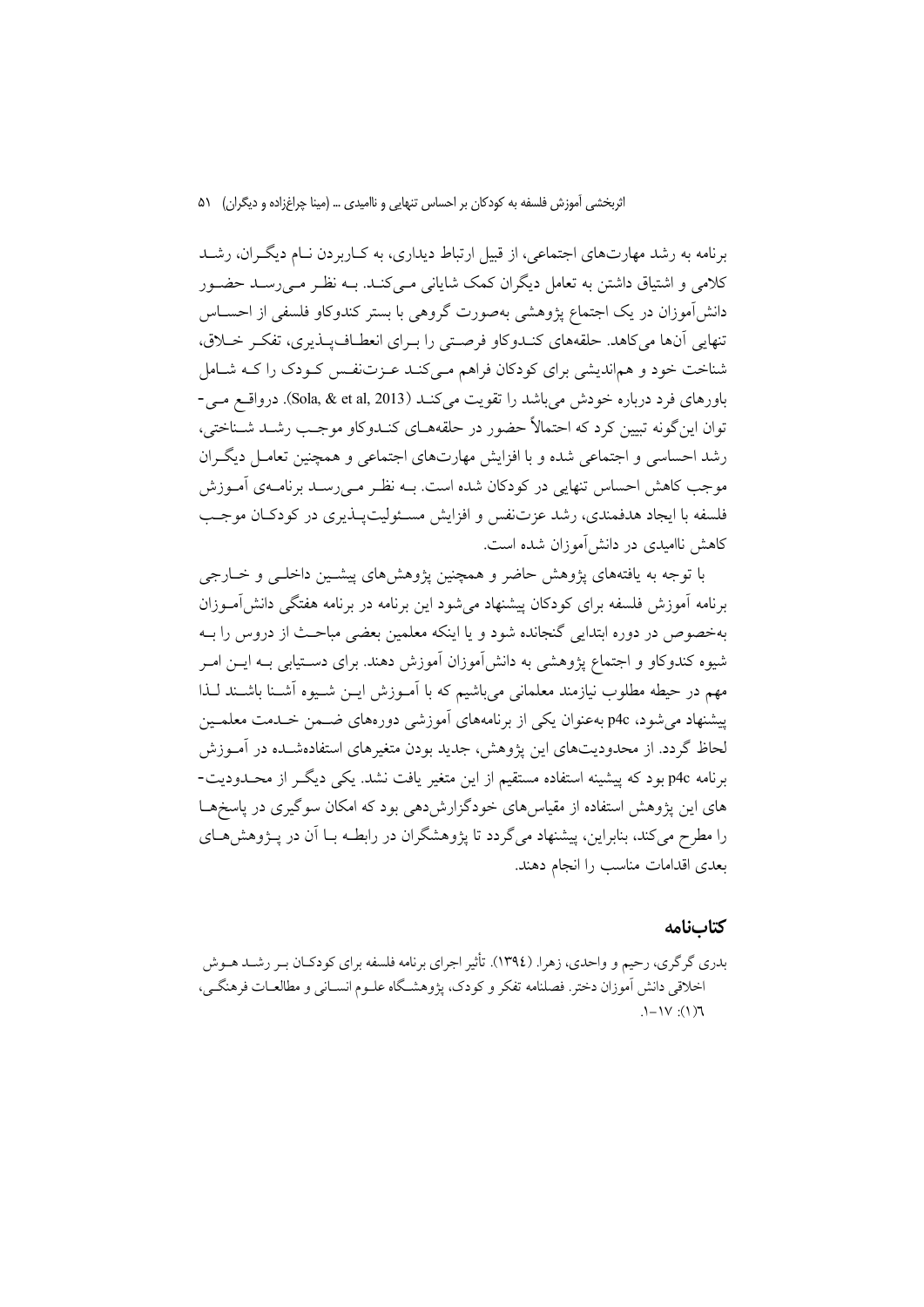- یرچم، اعظم؛ فاتحی زاده؛ مریم و محققیان، زهرا. (۱۳۹۰). بررسی تطبیقی ناامیـدی در نظریــه اســنایدر و قرآن کریم، دو فصلنامه علوم قرآن و حدیث.
- پورعبدل، سعید؛ عباسی، مسلم؛ پیرانی، ذبیح و عباسی، محمد. (١٣٩٤). رابطه امید به زندگی و بهزیستی روانشناختی باکیفیت زندگی سالمندان مجله روانشناسی پیری، ١(١): ٧٥-٦٥.

پیرانی، ذبیح و ثمودی، پروانـه. (۱۳۹۷). اثربخشـی آمـوزش فلسـفه بـه کودکـان بـر کـاهش رفتارهـای پرخاشگری و قانونشکنی، اولین کنگره بین|لمللی و پنجمین کنگره ملی آموزش و سـلامت کودکـان پیش از دبستان، تهران، گروه آموزشی پیش از دبستان دانشگاه علوم بهزیستی و توانبخشــی دانشـگاه علوم پزشکی شهید بهشتی.

- ترابی زیارتگاهی، علی و پریش، فریدون (۱۳۹۷). چگونه توانستم با برنامه فلسفه بـرای کودکـان، تفکـر انتقادی دانش آموزان را رشد دهم، سومین کنفرانس ملی رویکردهای نوین در آمـوزش و پــژوهش، محمودآباد، موسسه علمی پژوهشی، دانشگاه فنی و حرفهای کشور –آموزش٫وپرورش محمودآباد. جمالي، معصومه و جايروند، حمداله. (١٣٩٥). اثربخشي آمـوزش فلســفه بـر مسـئوليتيــذيري كودكــان بیشفعال، چهارمین کنفرانس ملی توسعه پایدار در علوم تربیتی و روانشناسی، مطالعـات اجتمــاعی و فرهنگی، تهران، موسسه آموزش عالی مهر اروند، مرکز راهکارهای دستیابی به توسعه پایدار. عليصوفي، الهنظر؛ فرنام، علي و شيرازي، محمود. (١٣٩٧). اثربخشي آموزش فلسفه بــه كودكــان شــوناكر بر احساس تنهایی دانشجویان نشریه راهبردهای آموزش در علوم پزشکی، دوره ۱۱، شماره ٤. قائدی، یحیی (۱۳۸۳). آموزش فلسفه به کودکان، بررسی مبانی نظری. تهران: دواوین.
- قبادیـــان، مســـلم. (١٣٩٤). تأثیر مهارت برنامه آموزش فلسفه به کودکان بر مهـــارتـهـــای اجتماعی دانش آموزان پنجم ابتدایی<sub>.</sub> پژوهشهای تربیتی. شماره ۳۰ کم، فیلیپ. (١٣٩٤). داستانهـای فکـری (١ و ٢). ترجمــه فرزانــه شــهرتاش و مژگــان رشــتچی. تهـران انتشارات آموزشی شهرتاش.
- محسنی، سحر و کهکی، فاطمه. (۱۳۹۷). رابطه بین احساس تنهایی، ناامیدی و سلامت روان بـا گـرایش به مصرف مواد جوانان، کنفرانس ملی دسـتاوردهای نـوین جهـان در تعلـیم و تربیـت، روانشناسـی، حقوق و مطالعات فرهنگی –اجتماعی، خوی، دانشگاه آزاد اسلامی زرقان.
- مرعشی، سید منصور. (۱۳۸۸). پویاییهای اجتماع پژوهشی در برنامه اَموزش فلسفه به کودکان، فصــلنامه کودک و تفکر، پژوهشگاه علوم انسانی و مطالعات فرهنگی، ۱ (۱): ۰۲–۸۳
- هدایتی، مهرنوش (۱۳۸۹). کودکان متفکر، روابط میان فردی مؤثر. فصلنامه علمـی تخصصــی تفکــر و کودک، یژوهشگاه علوم انسانی و مطالعات فرهنگی کشور، ۱، ۱۲۵–۱٤۵.
- هدایتی، مهرنوش، رضایی، محمدهاشم؛ پیرانی، ذبیح و هاشــمی، مســعود. (١٣٩٥). تــأثیر اجــرای برنامــه فلسفه برای کودکان بر نگرش ارزشی دانش[موزان پسر پایه هفتم دبیرستان شهر خـرم[بـاد. تفکـر و کودک، پژوهشگاه علوم انسانی و مطالعات فرهنگی، ۱۰۷٪: ۱۰٤–۷۹.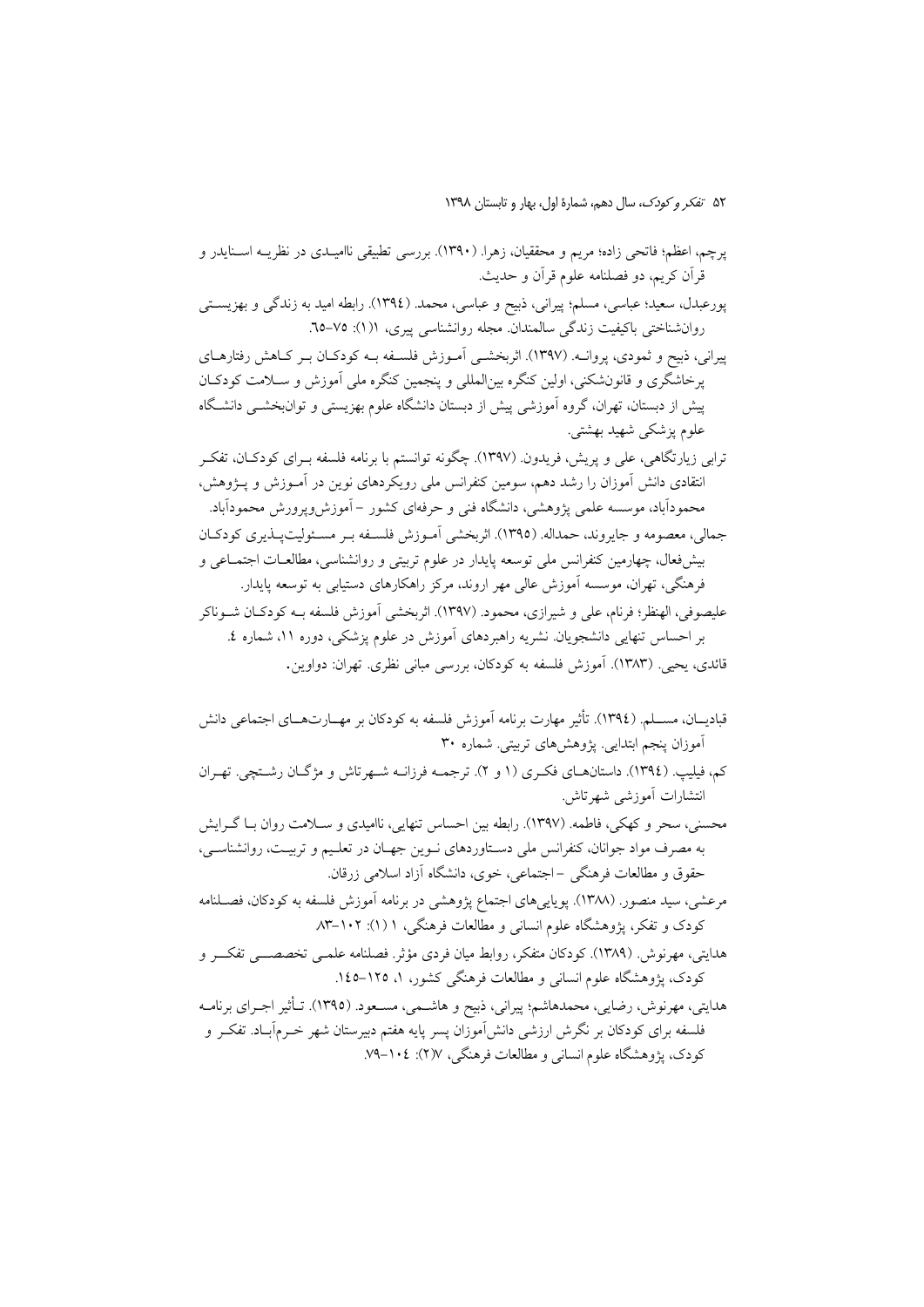- Ajmal, M.; Butt, M.;Moosa, S. & Rahman, F.(2011). "Effects of shyness on the self-esteem of 9th grade female students".International Journal of Business and Social Science. 12: 150- 156.
- Asher, S.R. (2003). Loneliness and peer relations in childhood. Current Directions in Psychol Sc; 12(3):75-78.
- Asher, S.R., Hymel, S., Renshaw, P. (1984). Loneliness in children. Child Dev, 55:1454-64.
- Bailin, S. & Siegel, H. (2003). Critical Thinking. In N. Blake, P. Smeyers, R. Smith & P. Standish (Eds. ) The Blackwell Guide to Philoso ophy of Education (Oxford, Blackwell).
- Cotton Bronk, K., Hill, P. L., Lapsley, D. K., Talib, T. L., & Finch, H. (2009). Purpose, hope, and life satisfaction in three age groups. *The Journal of Positive Psychology*, *4*(6), 500-510.
- Daniel, F.M. & Auriac, E. (2011). Philosophy, critical thinking and philosophy for children. Educational Philosophy and Theory, 43(5), 415-435.
- Goossens, L.;Lasgaard, M.;Luyckx, K.;Vanhalst, J.; Mathias, P.&Masy, E.(2009). "Loneliness and solitude in adolescence: A confirmatory factor analysis of alternative models".Journal of Personality and Individual Differences. 47: 890-894.
- Kazdin, A. E., French, N. H., Unis, A. S., Esveldt-Dawson, K., & Sherick, R. B. (1983). Hopelessness, depression, and suicidal intent among psychiatrically disturbed inpatient children. Journal of Consulting and Clinical Psychology, 51, 504-510.
- Kazdin, A. E., Rodgas, A., & Colbus, D. (1983). The Hopelessness Scale for Children: psychometric characteristics and concurrent validity. Journal of Consulting and clinical psychology, 54, 241-245.
- Klonsky, D. E., Kotov, R., Bakst, S., Rabinowitz, J., & Bromet, E. J. (2012). Hopelessness as a predictor of attempted suicide among first admission patients with psychosis: A 10-year cohort study. Suicide and Life-Threatening Behavior, 42(1), 1–10.
- Lipman, M. (2003). Thinking in Education, 2nd (edn.), Cambridge and New York: Cambridge University Press.
- Lukey, B. (2012). 'Philosophy for children in Hawaii: A community circle discussion', Educational Perspectives, Vol. 44, No. 1-2.
- Miller, S. & Tapper, A. (2012). Benefits of collaborative philosophical inquiry in schools. Educational Philosophy and Theory, 44(5), 546-567.
- Moon, S.H.(2009). Relationship of peer relationships, perceived parental rearing attitudes, selfreported attachment security, to loneliness in upper elementary school-age children. Journal of Korean Academic Nursing, 39(3): 401-8.
- Snyder, C. R., Rand, K. L., & Sigmon, D. R. (2005). Hope theory: A member of the positive psychology family. In C. R. Snyder & S. J.Lopez (Eds.),Handbook of positive psychology(pp. 257–276). New York, NY: Oxford University Press.
- Sola-Carmona, Juan and Remedios Lopez-Liria (2013). 'Anxiety, psychological well-being and self-esteem in Spanish families with blind children, A change in psychological adjustment?', Research in Developmental Disabilities, 34;32-46.
- Stoeckli, G. (2010). The role of individual and social factors in classroom loneliness.The Journal of Educational Research, 103: 28-39.